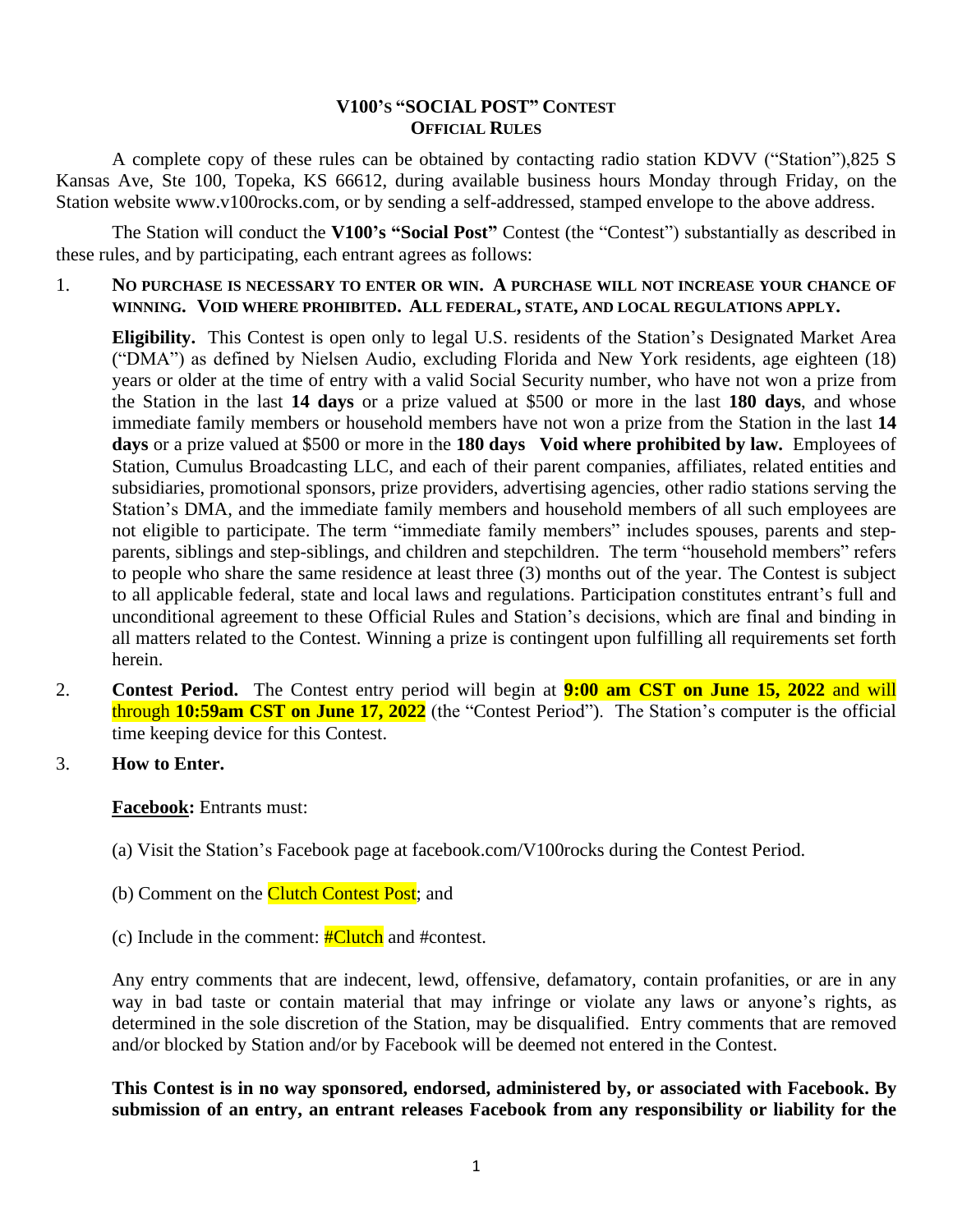**Contest's administration, prizes, or promotion. An entrant is providing entry information to the Station and not to Facebook.** 

- 4. **Winner Selection.** On or about **11:00am CST on June 17, 2022**, Station will select **five (5)** potential winner(s) in a random drawing from among all valid entries received by Station during the Contest Period. Each winning entrant will be contacted using the email address and/or telephone number provided with the entry and may be awarded the prize (subject to verification of eligibility and compliance with the terms of these rules). Station's decisions as to the administration and operation of the Contest and the selection of the potential winner are final and binding in all matters related to the Contest. Failure to respond to the initial verification contact within three (3) days of notification or failure to claim the prize within three (3) days of verification as a winner will result in disqualification and forfeiture of the prize.
- 5. **Verification of Potential Winner.** THE ELIGIBILITY OF ALL POTENTIAL CONTEST WINNERS IS SUBJECT TO VERIFICATION BY STATION WHOSE DECISIONS ARE FINAL AND BINDING IN ALL MATTERS RELATED TO THE CONTEST. The potential winner must continue to comply with all terms and conditions of these Official Rules, and winning is contingent upon fulfilling all requirements. The potential winner may be notified by email and/or telephone call after the date of random drawing and/or winner determination. The potential winner will be required to sign and return to Station, within three (3) days of the date notice is sent, an affidavit of eligibility and a liability/publicity release (except where prohibited) to claim the prize, if applicable. A winner who returns the affidavit of eligibility and liability/publicity release will be deemed to have accepted the contest prize and thereafter will not be permitted to rescind their acceptance of the prize and/or return the prize. If a potential winner cannot be contacted, fails to sign and return the affidavit of eligibility and/or the liability/publicity release within the required time period (if applicable), or if the prize or prize notification is returned as undeliverable, potential winner forfeits prize. In the event that the potential winner of a prize is disqualified for any reason, Station may award the applicable prize to an alternate winner by random drawing from among all remaining eligible entries. Unclaimed prizes may not be awarded.
- 6. **Prizes.** Five (5) prizes will be awarded in this Contest. Each winner will receive:

(a) Two (2) tickets to see Clutch with Quicksand, Helmet, and JD Pinkus at Uptown Theater on October 14, 2022.

The approximate retail value ("ARV") of each prize is **SEVENTY FOUR** Dollars (**\$74).** 

## 7. **TOTAL ARV OF ALL CONTEST PRIZES IS: THREE HUNDRED SEVENTY Dollars (\$370)**

8. **For entry to the prize event, each event attendee may be required to show valid proof of vaccination against the COVID-19 virus and/or valid proof of a negative test for the COVID-19 virus within 72 hours (or such other time as the event organizers require) prior to the event.**

Winner is responsible for all taxes associated with prize receipt and/or use. Odds of winning a prize depend on a number of factors including the number of eligible entries received during the Contest Period and listeners participating at any given time.

There is no substitution, transfer, or cash equivalent for prizes, except that the Station may, in its sole discretion and to the extent permitted by law, substitute prizes of comparable value or cash. The prizes are expressly limited to the item(s) listed above and do not include taxes, gratuities or any other expenses. Any tickets and/or gift certificates/cards awarded as part of a prize will be subject to the terms and conditions set forth by the issuer and are valid only on the date(s) printed on the tickets or gift certificates/cards. Other restrictions may apply.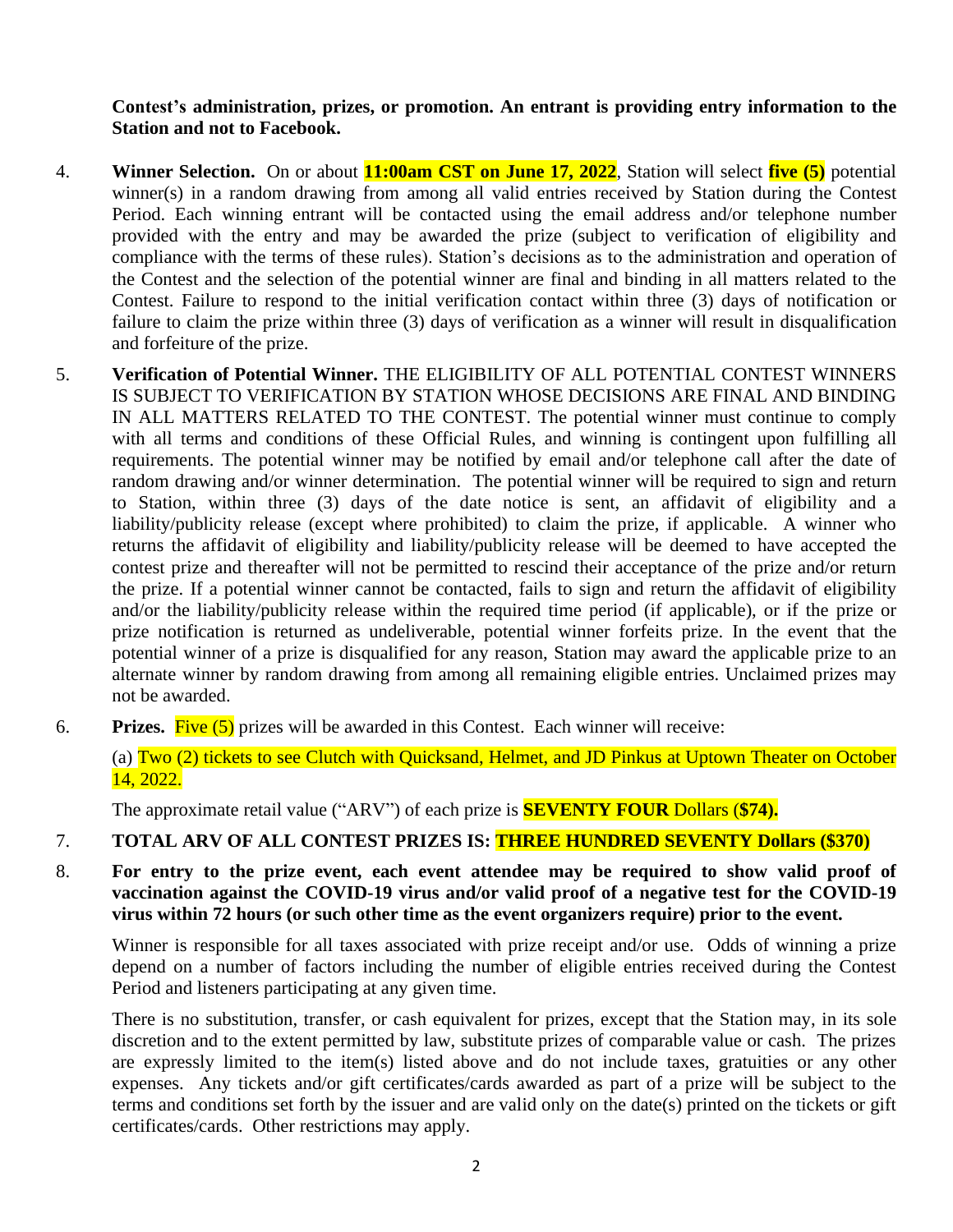If any prize or a portion of any prize is postponed, cancelled, or otherwise unavailable due to disease, epidemic, pandemic, quarantine, any acts of government and/or any reason that is beyond the control of Station or any Sponsor, then no substitution shall be provided. Station and any Sponsors make no representation or warranty about the safety of any prize. By accepting and using a prize, each winner acknowledges and assumes all risks of accepting and using the prize, and any other risks associated with the prize.

- 9. **Entry Conditions and Release.** By entering, each entrant agrees to: (a) comply with and be bound by these Official Rules and the decisions of the Station and Sponsor(s), which are binding and final in all matters relating to this Contest; (b) release and hold harmless Station, Sponsor(s), Cumulus Media New Holdings Inc., and each of their affiliated companies, participating sponsors, the prize suppliers and any other organizations responsible for sponsoring, fulfilling, administering, advertising or promoting the Contest, and each of their respective past and present officers, directors, employees, agents and representatives (collectively, the "Released Parties") from and against any and all claims, expenses, and liability, including but not limited to negligence and damages of any kind to persons and property, including but not limited to invasion of privacy (under appropriation, intrusion, public disclosure of private facts, false light in the public eye or other legal theory), defamation, slander, libel, violation of right of publicity, infringement of trademark, copyright or other intellectual property rights, property damage, or death or personal injury arising out of or relating to a entrant's entry, creation of an entry or submission of an entry, participation in the Contest, acceptance or use or misuse of prize (including any travel or activity related thereto) and/or the broadcast, exploitation or use of entry; and (c) indemnify, defend and hold harmless the Released Parties from and against any and all claims, expenses, and liabilities (including reasonable attorneys' fees) arising out of or relating to an entrant's participation in the Contest and/or entrant's acceptance, use, non-use or misuse of the prize.
- 10. **Publicity.** Participation in the Contest constitutes entrant's consent to use by the Station and its agent of entrant's name, likeness, photograph, voice, opinions, entry, and/or biographical information (including hometown and state) for promotional purposes in any media, worldwide, without further payment or consideration, unless otherwise prohibited by law.
- 11. **Taxes.** All State, Local, Federal and/or other taxes, duties, tariffs, title fees, licensing fees, or other fees for prizes awarded become the sole responsibility of the winner. All those who win a prize or prizes valued \$600 or more in any given year will be issued an IRS Form 1099 to report their winnings.
- 12. **General Conditions.** Station reserves the right to cancel, suspend and/or modify the Contest, or any part of it, if any fraud, technical failures or any other factor beyond Station's reasonable control impairs the integrity or proper functioning of the Contest, as determined by Station in its sole discretion. Station reserves the right in its sole discretion to disqualify any individual it finds to be tampering with the entry process or the operation of the Contest or to be acting in violation of these Official Rules or acting in an unsportsmanlike or disruptive manner. Any attempt by any person to deliberately undermine the legitimate operation of the Contest may be a violation of criminal and civil law, and, should such an attempt be made, Station reserves the right to seek damages from any such person to the fullest extent permitted by law. Station's failure to enforce any term of these Official Rules shall not constitute a waiver of that provision.
- 13. **Limitations of Liability.** The Released Parties are not responsible for: (a) any incorrect or inaccurate information, whether caused by Station, Sponsor(s), entrants, printing errors or by any of the equipment or programming associated with or utilized in the Contest; (b) technical failures of any kind, including